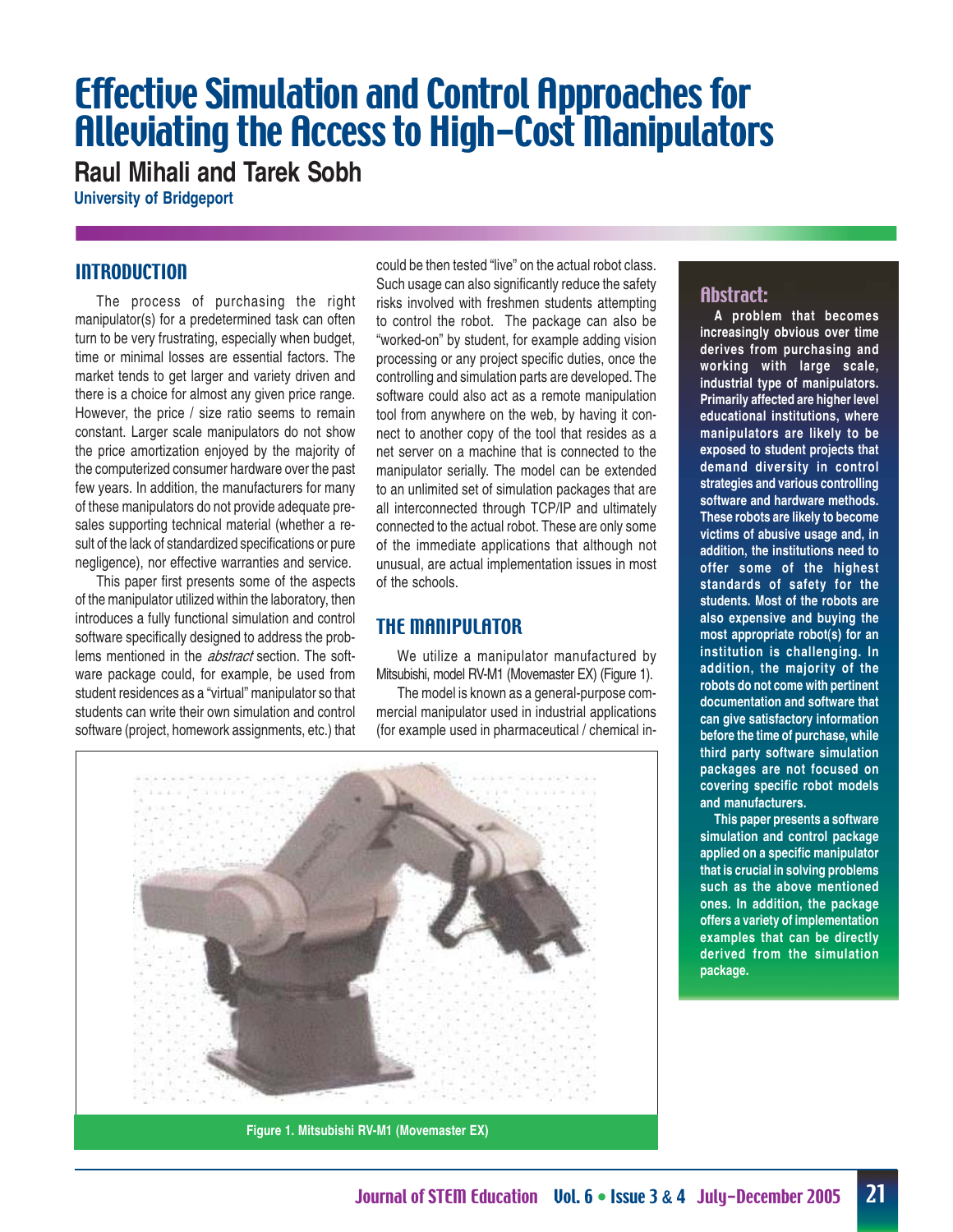dustry to manipulate substances in a grid).

The arm offers 5 degrees of freedom (not including the gripper), DC servo motor drives. We will detail specifications as needed through the paper. The reader can consult a distributor for a detailed brochure (www.rixan.com for example). The robot comes with all the necessary information to program it from a serial port equipped computer or from its "teaching" pad and includes a software package (mainly editor) that allows writing short program sets using the robot's language set and have storing them in RAM/EPROM. The controller of the robot accepts direct and inverse kinematics commands directly through the serial port.

# THE SIMULATOR

#### **Overview**

The simulator was designed from its inception with the student as main beneficiary. One of the goals was to be able to reproduce as much as possible the actual robot and its characteristics through the software package, in such a way so that the software itself could act as a "virtual" manipulator, almost replacing the need for the actual manipulator. Such an approach should allow the student to familiarize him (her) self much better with the respective manipulator, and to encounter no surprises when later connecting to the actual robot.

#### **Design Consideration**

#### **Interface, GUI**

One of the commonly encountered problems in the majority of the simulators available nowadays is their graphic user interface layer. Students tend to get excited when installing a certain simulator, but very often loose their determination when they see a briefly sketched set of links, face the lack of an intuitive GUIs or instant overloads of variables and input coordinates. While our simulator utilizes a high level of theoretical complications, it maintains a very presentable visual and physical implementation that tends to be the actual final product. We opted for using OpenGL and rendering the manipulator closely to the actual model, such that it cannot be confused with any other manipulator (Figure 2).

#### **Programming Language**

A second aspect to consider is the programming language to choose. Many students or engineers do not always have the right aspiration towards advanced programming techniques. This should not be a showstopper factor for a robotics enthusiast.

As a result, we opted for using Visual Basic® and making the code as simple (though robust) as possible. With the help of publicly available soft-



**Figure 2. Simulated manipulator**

ware tools [3], the OpenGL power was integrated in Visual Basic®. Having these two entities as a starting base, the simulator code proves to be simple; few changes in the code can derive custom requirements. Visual Basic $<sub>®</sub>$  is also a great</sub> medium for describing robotics equations such as inverse kinematics / dynamics, trajectory calculations, as debugging of these tends to be much simpler when compared to most of the other languages. There is a limitation drawback that boosts C++ as a preferred choice at the professional levels (fast synchronizations, advanced hardware control at assembler level, etc.), although the differences tend to be diminished by technologies like Active X.

The following sections present each distinctive part of the simulator.

## **Front End (GUI)**

When the simulator is activated, the user encounters the view from Figure 2, and dragging of the mouse over the graphics scene will rotate the point of view around the manipulator. The user has the choice to perform many different view related operations through the *Scene* tab: set the mouse to perform desired rotations, translations, change the point of view or lock onto views such as "top", "side", etc. The coordinates of the viewing point are dynamically updated on the status bar of this view. The orientation of the axes is also displayed in the lower left corner, and their coloration is used consistently throughout the simulation package to represent distinctly each of the axes. In general, any of the options that are used have a direct effect on the CAD of the manipulator displayed and even on the actual robot, if a connection is active.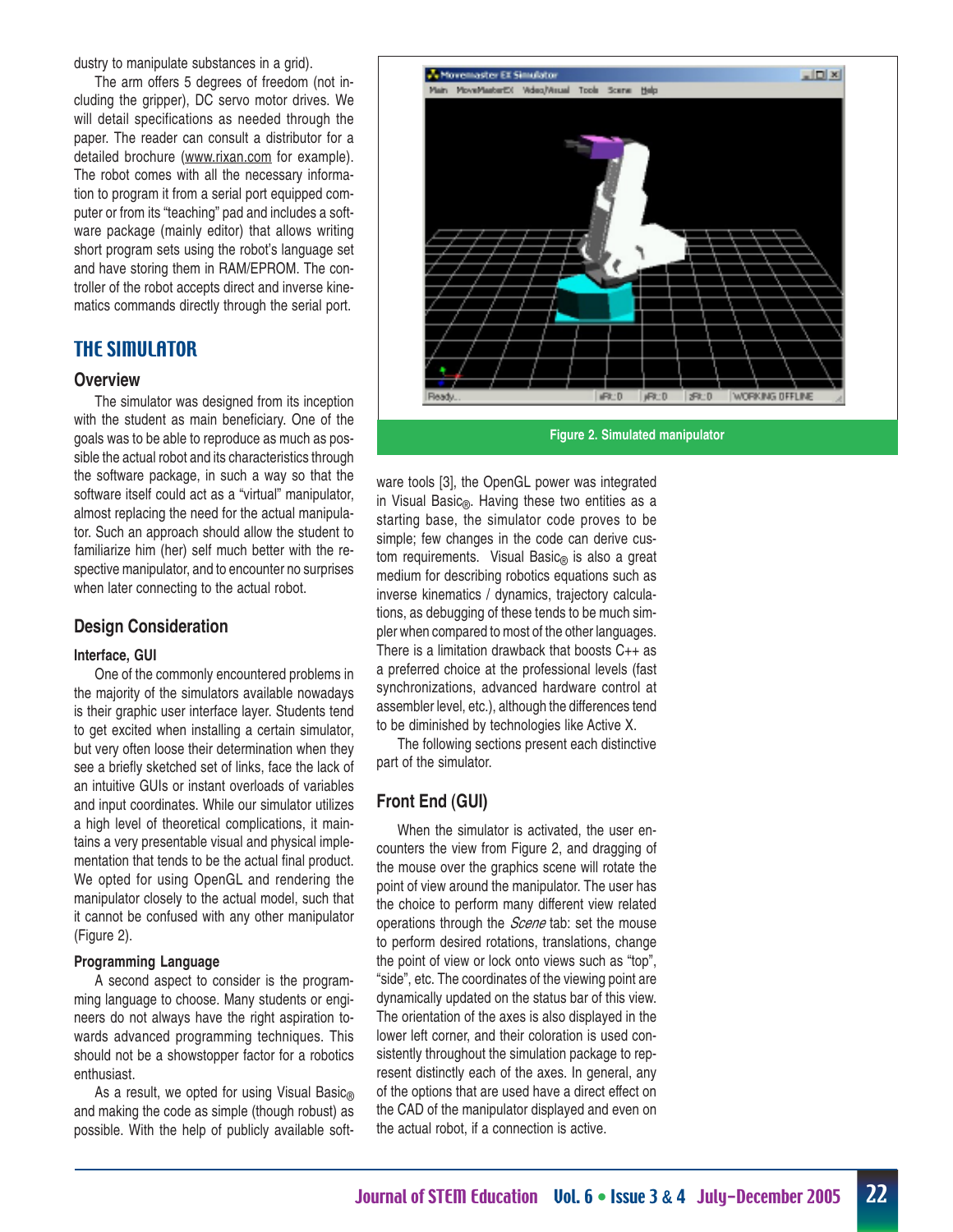#### **Kinematics**

Although the MoveMaster EX manipulator accepts as controlling parameters both direct and inverse kinematics by design (thetas or X, Y, Z, roll, pitch, yaw), in the simulator we decided to implement the direct and inverse kinematics as well, giving the user the option to see direct/inverse kinematics action on the CAD model, without the need to be connected to the manipulator. The inverse kinematics equations were solved through direct geometric / trigonometric approaches [4], although similar equations would have been reached through the usage of more traditional DH (Denavit – Hartenberg) tables [5]. A step-by-step demonstration of the equations used are available online at www.bridgeport.edu/sed/risc, and [6,7,8] show previous similar simulation work that was successfully implemented.

The kinematics control module is available through the "MoveMasterEX" tab (Figure 3).

Notice that although the Velocity Kinematics and Acceleration Kinematics are provided as sub options under the Kinematics options, they are not implemented as the MoveMasterEX manipulator does not support them (the manipulator only has limited velocity control, a choice of 5 or 6 preset values [9]). If it is desired to adjust the software tool for a different manipulator, then the developer will implement these as needed, following closely the implementation of the existing kinematics model.

The Position Kinematics interface (Figure 4) allows the direct and inverse kinematics control of the robot.

The activation of any of the direct kinematics scroll bars will instantly update the inverse kinematics ones and vice versa. The CAD manipulator moves accordingly. If the simulation package is connected to the actual manipulator or a server version of the simulator, these will move too (these features are described through the following sections). If by adjusting any of the inverse kinematics scrollbars the manipulator would risk an out-ofworkspace position (solution), the user will be warned and both the CAD robot and the actual one (if connected) will not be updated until a new correct (possible) position is reached.

Such an implementation allows a very safe control over the existing manipulator and allows the user to easily observe the actual workspace and its limitations.

The marginal values used for *thetas* and the inverse kinematics were matched from the robot's technical manual [9].

## **Trajectories**

Trajectory control / plotting is an essential step in any moderated robot control project. The simu-



**Figure 3. MoveMaster EX tab**



**Figure 4. Position Kinematics Interface**

lator encapsulates a robust trajectory generation module, and through the easy to use source code, the user should be able to observe and modify as needed the implementations. The trajectory curves implemented in this package are Lagrange, COONS, Hermite, B-Spline, Bezier and Ferguson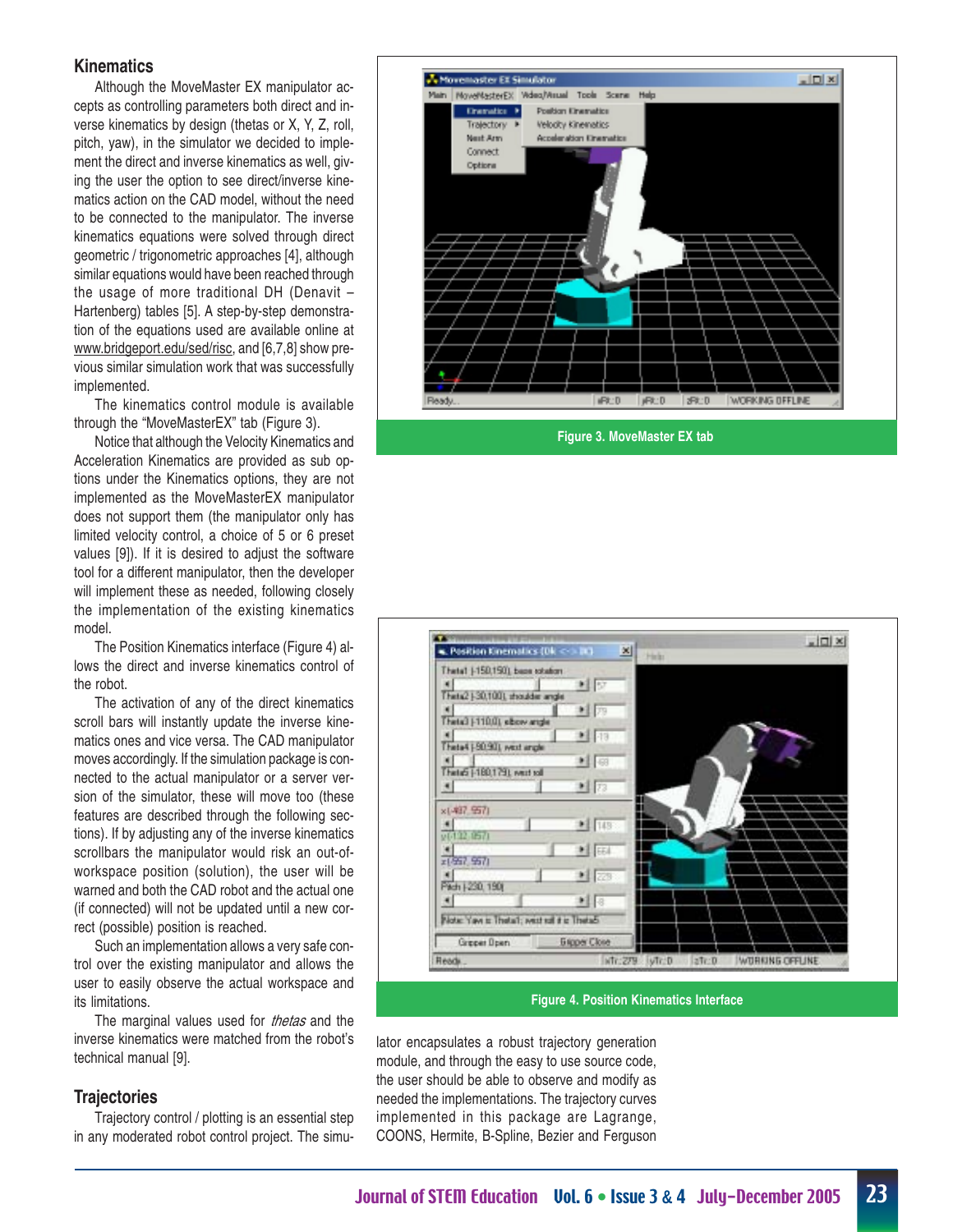

[10], which should be more than sufficient for most of the applications (Figure 5).

The user can set up and adjust trajectories without too much experience with the simulator. A set of control points needs to be defined (2 to 50), then a number of intermediate points for the interpolations and the trajectory will be dynamically adjusted in the scene and can be applied to the actual manipulator through the Apply option. Figures 6, 7, 8 show a few examples of designed trajectories (Lagrange, Hermite and Bezier respectively).





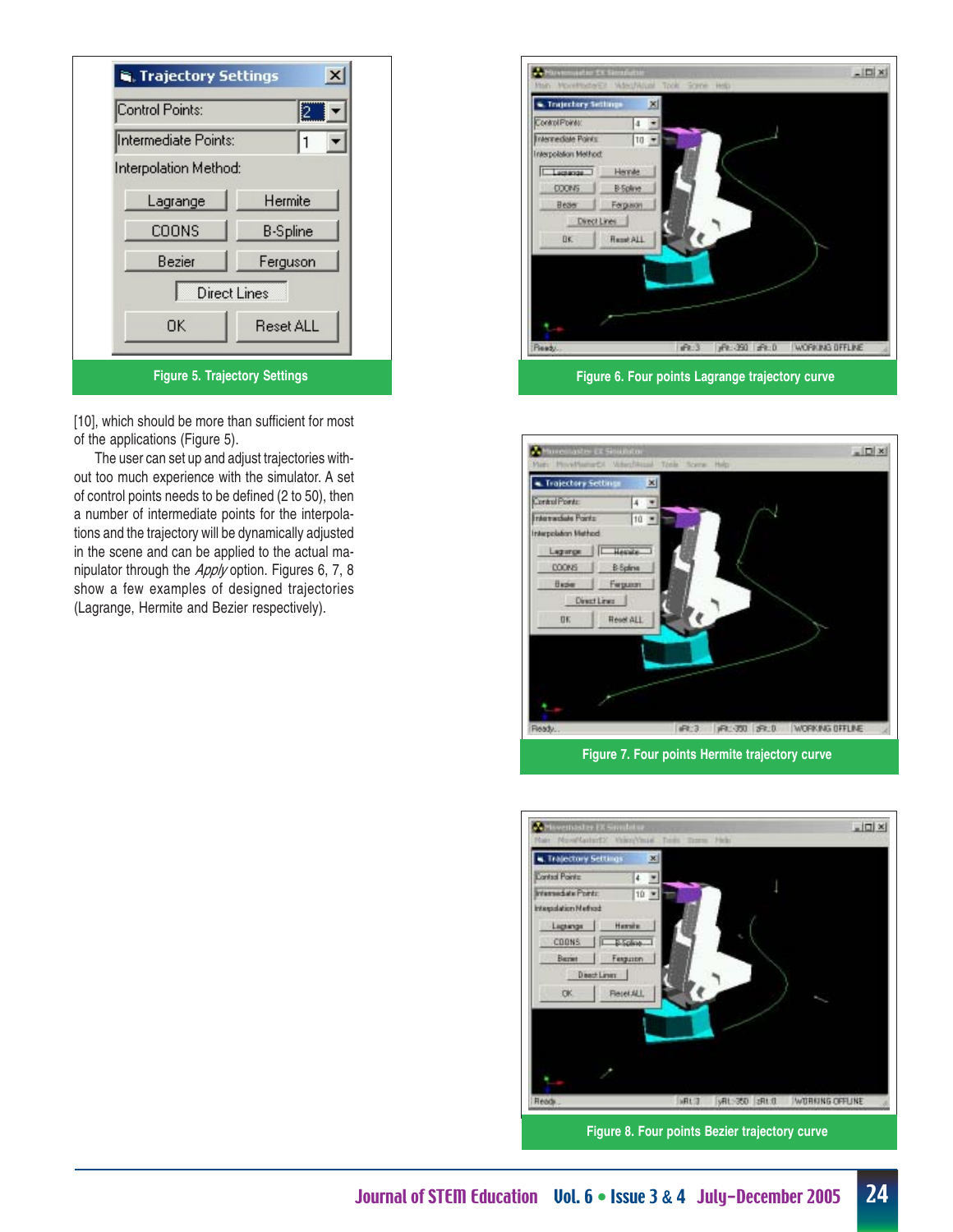For choosing and adjusting the actual control points and their exact order, the user will combine the Position Kinematics panel described above with the Trajectory Point Set option (Figure 9).

Once the arm is moved to the desired location and with the desired pitch/yaw (using the Position Kinematics Pad), the user can set this point, set the gripping forces and navigate from a set point to another (using the Trajectory Point Settings panel). Once a trajectory is set to the desired parameters, it can be saved as a file and reused. Although the panel in figure 9 displays options for speed and acceleration at the respective point as well, they are not implemented due to the limitations of the robot. If the simulator package is to be adjusted for a different manipulator, the developer will be able to use the existing interface and will probably opt for a similar backend implementation as the one here. The actual robot will move synchronously with the users operations if it is connected to the simulator, and throughout the steps necessary to set up a trajectory the CAD model supplies continuous feedback to the user.

## **Other MoveMaster EX Settings**

For optimal results, the simulator allows for fine adjustment of some of the manipulator's simulation parameters (Figure 10).

#### **IK Tolerance**

Allows the user to adjust the values that determine the precision of the inverse kinematics module. The user needs to be careful with the values as they could cause inverse kinematics replies that are not within the actual workspace of the manipulator. The IK Velocity and IK Acceleration Tolerances are not implemented due to the limitations of this robot, although are present if a different robot supporting them is to be used.

#### **Home Position**

The user can redefine the nesting position of the arm, so when the simulator is connected to the actual robot, the robot will move to the newly set nest position. Robot Nest, will use the factory (or teaching pad) set nesting position. Sym Default, will use the simulator's default nest position, which in this case coincides with the factory default one. In Sym Current, the current simulator/CAD position will be used as the nest position.

#### **When Connecting**

The user can also control the way in which the position synchronization between the CAD model and actual robot is done when the connection is made. Sym Gets Robot Coords, will leave the manipulator at its current position and adjust the CAD model coordinates to match that, while Robot Gets Sym Coords will cause the manipulator to move to the position current in the simulator/CAD model.

| <b>Position [mm]</b>         |                  |     | Velocity ([mm or degrees]/s]                         |      | Accel ([mm or degrees]/[s*s]] |  |
|------------------------------|------------------|-----|------------------------------------------------------|------|-------------------------------|--|
| 404.685                      | Pitch: 1-28      |     | Pitch: 10                                            |      | Pitch: C                      |  |
| 281.256                      |                  | Y=I |                                                      | E    |                               |  |
| 7∍I<br>180,177               | IRoll:<br>$-180$ | ′=l | IRoll:<br>IΠ                                         | ′≡lí | Roll:<br>I٢                   |  |
|                              |                  |     | Gripper Force:                                       |      |                               |  |
| <b>SET</b><br>Current Point: |                  |     | Starting Gripping Force:                             |      | Retained gripping force:      |  |
|                              | ы                |     | Starting Gripping Force Retention Time (in seconds): |      |                               |  |

#### **Figure 9 Trajectory Point Settings**

| $\boldsymbol{\mathsf{x}}$<br><b>NoveMaster Options</b>                                                                        |
|-------------------------------------------------------------------------------------------------------------------------------|
| IK Position Tolerance mm (0-50):                                                                                              |
| $\mathbf{r}$ $\mathbf{Y} = 10$ $\mathbf{v}$ $\mathbf{Z} = 10$ $\mathbf{v}$<br>K= 10<br>OK.<br>Reset                           |
| IK VelocityTolerance mm/s (0-50):                                                                                             |
| Default Speed:<br>$Y = 20$ $\blacktriangleright$<br>$Z = 20$ $\blacktriangleright$<br>$X = 20$ $\blacktriangleright$<br>19.   |
| IK Accel. Tolerance mm/(s*s) (0-50):                                                                                          |
| $\vert$ 20 $\vert \mathbf{v} \vert$<br>$Z = 20$ $\blacktriangleright$<br>Default Acc.:<br>$X = 20$ $\blacktriangleright$<br>H |
| <b>HOME Position</b>                                                                                                          |
| C Robot NEST C Sym Default<br>C Sym Current                                                                                   |
| When connecting:                                                                                                              |
| Sym gets Robot Coords<br>C Robot gets Sym Coords                                                                              |
| <b>Gripper Force</b>                                                                                                          |
| Retained gripping force:<br>Starting Gripping Force:  10  <br>10                                                              |
| Starting Gripping Force Retention Time (in seconds):<br>3                                                                     |
|                                                                                                                               |
| <b>Figure 10. MoveMaster Settings</b>                                                                                         |

## **Vision Features**

To ease the development of vision processing algorithms, the simulation tool allows the user to connect a camera to the package and have frames or sequences of frames available for processing. We have tested the simulator with a USB camera model DVC323 by Kodak under Microsoft Windows 2000, although any camera with a valid VFW (Video for Windows) driver will work as well. For the visual support, we have picked a publicly available OCX control (Xvideo2 by www.cbcsolutions.com), although there are plenty of choices for controlling a digital camera or camcorder from within a Visual Basic<sup>®</sup> application.

A more distinct feature in the simulation package is the ability to have the package run in server mode and have a client session connect to it and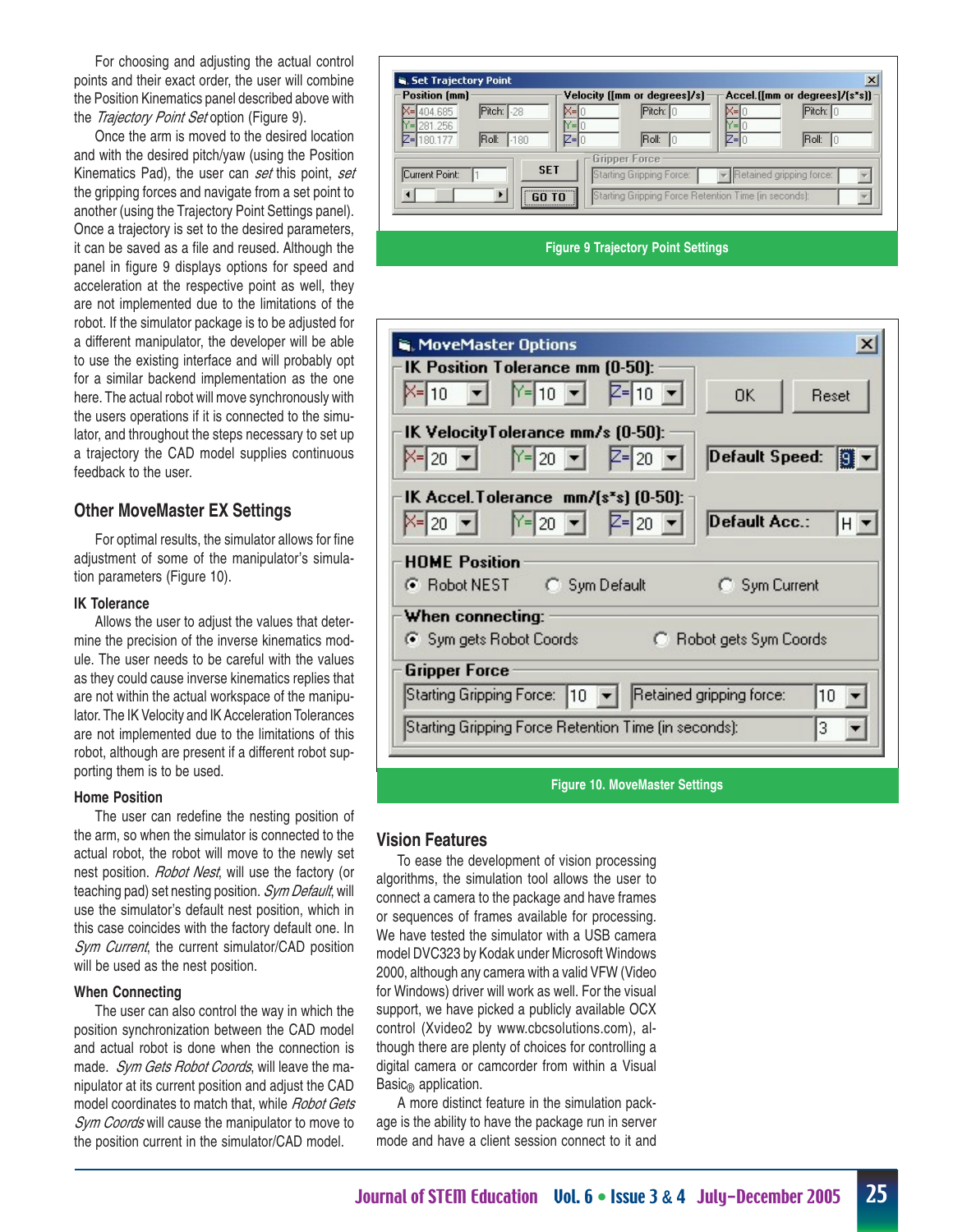retrieve for processing a bitmap image of the "virtual" scene. For example a user could decide to add a few objects to the scene (Figure 11) of the server application, then have this bitmap transmitted to the client session for actual vision processing.

The client tool would normally not have these objects in the scene, as it would be used as a simulator /control tool on the images that arrive from the server, which in fact acts as the virtual "real" manipulator. The goal could be to grab the virtual objects (for example). The user could also request different views of the server scene for easier processing. This would not be possible through an actual (physical) camera, as cameras cannot be dynamically re-positioned unless with the aid of a second or more manipulators. The simulation tool can also be used to send to any client level application the actual video camera images that are grabbed as described in the previous paragraphs. As an example, a student could build a simulation and control package with vision processing that would actually perform on this simulator and not an actual robot. If the robot and/or the camera are present, the simulator can still be used.

## **Connecting to the Actual Robot**

The connection to this robot needs to be done through a serial port. This process has been simplified and the typical failures of adjusting the port settings have been eliminated (Figure 12).

Although the default settings should only require changes to the connected COM port, any other serial port option can be adjusted and tested. Once the test is successful the connection can be made and the actual robot will be in synchronization with the CAD model. The TEST choice will ensure that the robot is properly connected and does feedback properly on the selected port coordinates.

A second connection choice is available too, which is TCP/IP. If another copy of this simulation tool is running and is active as a server, its IP and Port need to be specified and the connection can be made to the second simulator, which consequently can be connected to the actual robot (please see next section for more details), or to a chain of other servers and then to the actual robot.

## **Networking the Simulator**

The simulator can be switched to Server mode, which will allow a client session of the simulator, usually located elsewhere geographically, to connect through TCP/IP and control the server CAD model. The connected client communicates with the server through direct kinematics (thetas), although the TCP/IP port protocol implementation allows many types of communication, even direct passing of robot specific commands to the serial port of the robot. The server could be simultaneously con-



**Figure 11. Objects added to the scene**

| <b>6</b> Serial Link                                                                                                                | <b>TEST</b> | OΚ                               |  |
|-------------------------------------------------------------------------------------------------------------------------------------|-------------|----------------------------------|--|
| COM:<br>Baud Rate<br>COM2 $\blacktriangleright$ 9600 $\blacktriangleright$ None $\blacktriangleright$ 8<br><b>TCP/IP Connection</b> | Parity      | Data bits Stop bits <sub>1</sub> |  |
| P Address<br>127<br> 0 <br>10.<br>$\vert$ 11                                                                                        |             | Port-<br>11000                   |  |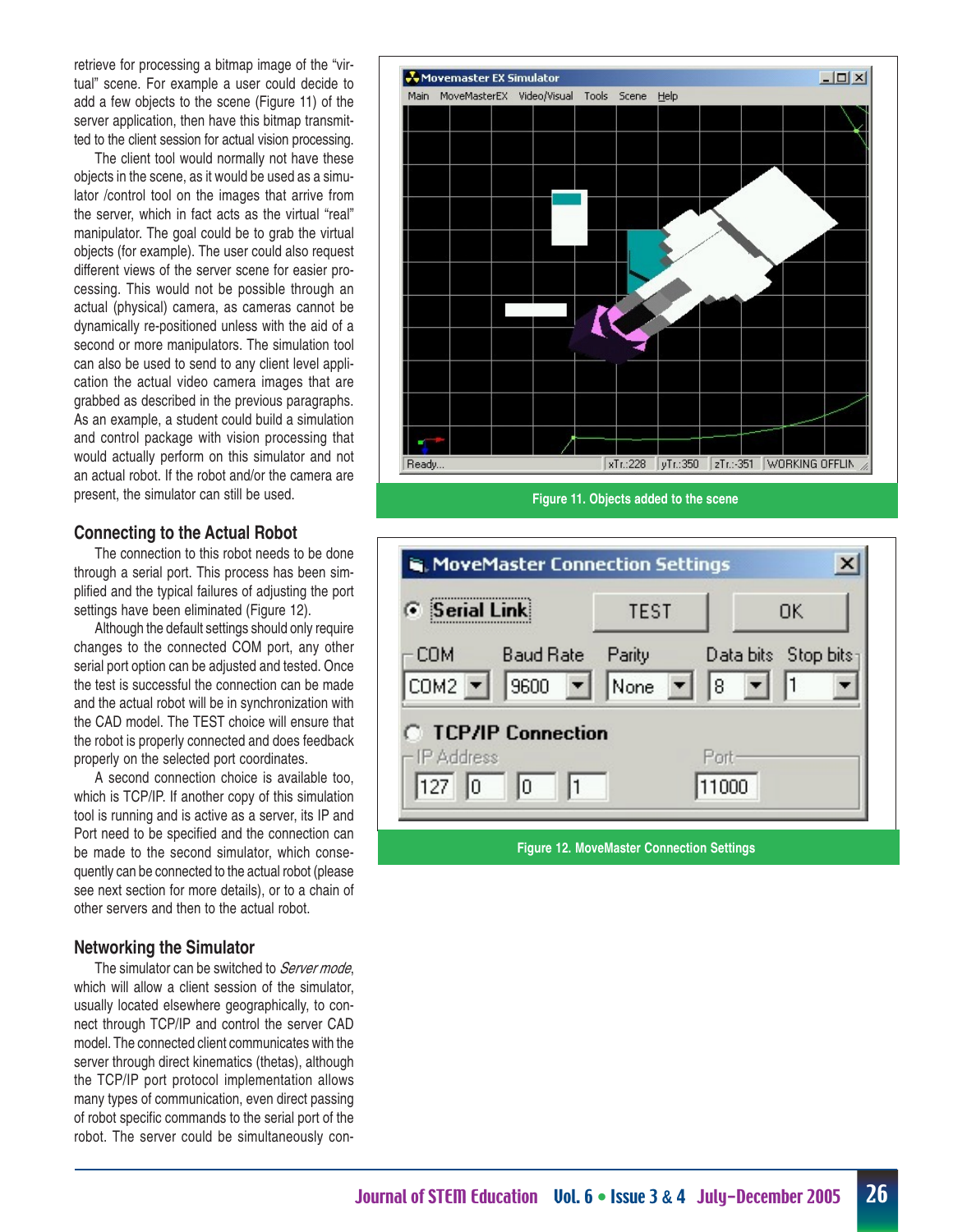nected to the actual robot or be a client to another instance of the tool, thus a chain of simulation packages is possible (Figure 13).

Such a connection model would be very appropriate for a class simulation, where each student's workstation could be set to display the exact settings of the client simulator (professor's or project presenter's workstation) and this is further chained to the actual robot as well. The TCP/IP networking also allows for easier development of other simulation software, by simply running the server and the "to be designed" client on the same machine as in Figure 14.

Any of the chained workstations can be controlled through the position kinematics interface, in this case overriding all the consequent workstations down on the chain to the actual robot (if connected). The workstations could also be left to display the position kinematics interface, which would adjust the scroll bars automatically when a connected client sends thetas.

As an extension to the networked model and its server side implementation, we have extended the package for wireless control through a cell phone, a wireless (HDML - Handheld Device Markup Language) server that allows basic control of the manipulator.

A logging window allows the visualization of the protocol messages, while the CAD model and (if connected) the actual manipulator will move to various cell phone sent commands.

On the cell phone, once the web browser is pointed to the IP/port address mentioned on the top of the server window, the user is being sent a small HDML page that allows him to activate any of the joints of the manipulator by pressing a key from 0 to 9 (0,1: base angle increase / decrease, 2- 3: elbow angle, etc). Once the user selects one of the options, the server intercepts the choice, moves the robot joint and presents the same controlling page for further movements. Various websites such as [11] proved useful in building the necessary HDML although for an advanced application there





**Figure 14. Server and Client applications running on the same workstation**

are various books available. The cell phone server features of the simulator were tested with various cell phone models and various service providers.

## **Conclusions**

In this paper, we presented a software model designed to alleviate the access to high cost manipulators. The simulation package demonstrates its effectiveness in completely supporting a specific manipulator, allowing for a full exploration of the actual robot in a virtual environment without having to purchase or use the robot. It offers a variety of usage possibilities, from a stand-alone simulation package, a networked simulation package, to a complete "virtual" manipulator package. The availability of similar simulation tools for the majority of high cost manipulators would solve the majority of the problems involved with the acquisition of these manipulators. The simulator can be uniquely utilized in high end education institution, by allowing the students to perform a large number of projects involving a certain manipulator. The simulator could be used for extended student projects and having the students work without needing access to the actual manipulator. The tool can evidently be used as a remote automation system, or a distance learning method, especially by setting up a networked chain for all the students in a distance learning class, with one student (or professor) demonstrating on the actual robot and the rest following the scenes closely on their workstations.

By following the simulation approaches taken by the presented package, high cost manipulator manufacturers could increase and better target their